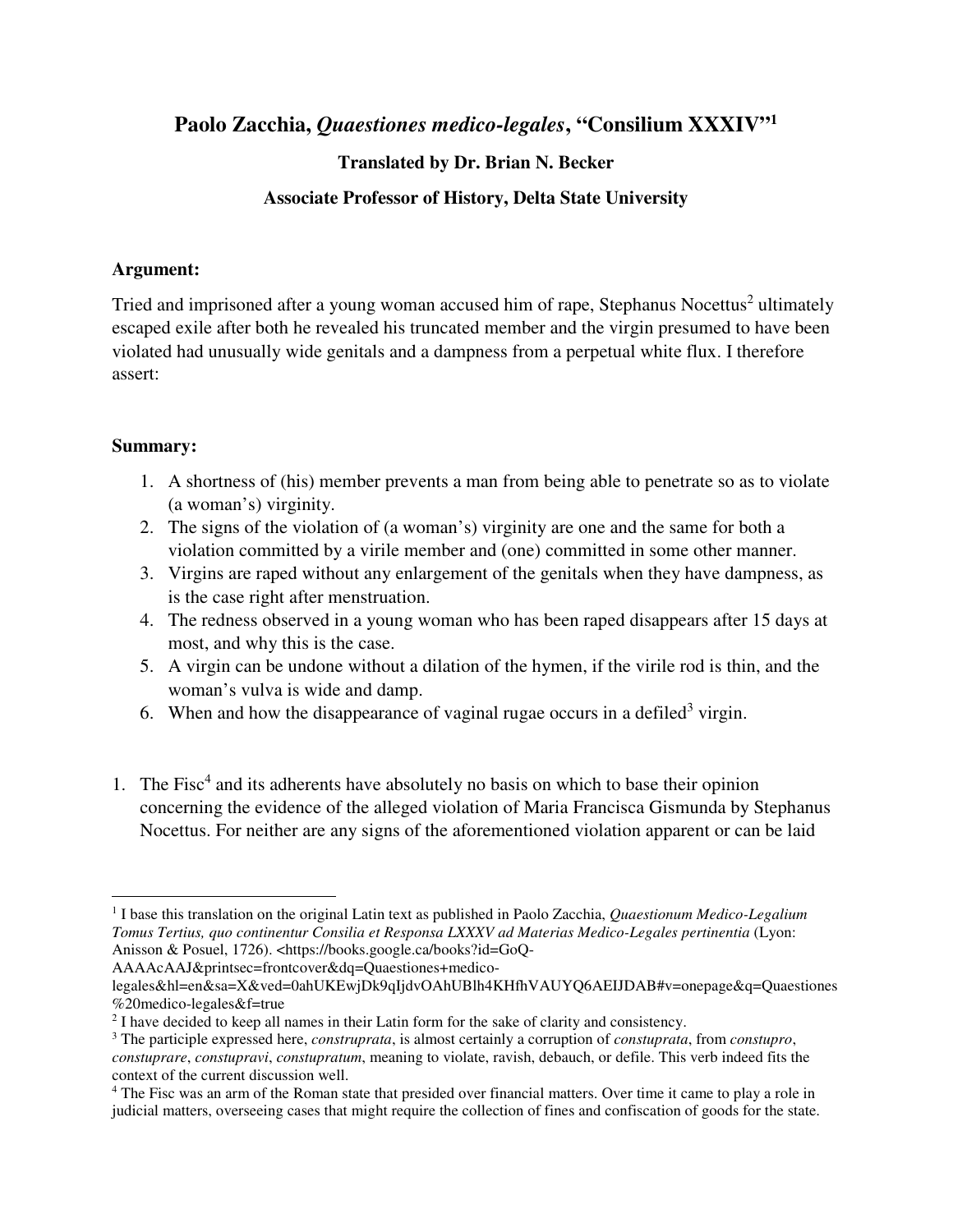bare on the woman herself, nor is S. Nocettus himself fit to violate a virgin due to the constitution of his member.

In the first place, regarding the following, which considers Nocettus himself, it is abundantly clear that his member is thin, short, flaccid, and maimed. As a result of his shortness when erect, and with both the width of the allegedly raped woman's genitals and her perpetual dampness from a womanly flux, he was able to insert (himself) without any violation; there was no chance of this happening due to his brevity. He was thus unable to reach so as to break the union of those little pieces of tissue which constitute the sign of her virginity, a sign that is evident upon inspection. Nocettus was also not able to violate Maria Francisca due to the flaccidity of his member, while furthermore not having the natural vigor such an act requires. When the midwives themselves were questioned before the Fisc, everything they put on record was vain and fictitious. They actually claimed to know that there had been a violation committed by a flaccid, impotent member. Such testimony contains an incurable contrariety, because how is one with a tiny and flaccid member able to commit such a violation, raping a virgin who has a wide and very damp vessel, the signs (of which) appearing four months after the violation? The appearance (of these signs) remains shamefully in the shade. This is indeed altogether false and untrue.

In sum, Nocettus is not able to violate Maria Francisca due to the mutilation of his member, as well as its shortening. The latter came about many years ago when a distemper came about that made it necessary to cut short and cauterize it. What remains is thus a vestige of his original member which causes him lack of feeling (in it). He is also no longer able to gain an erection in any way, which, in the end, was not required (of him) at any of (his) examinations.

2. With respect to the above, the alleged rape of the woman is not possible, even if I assert that any signs of the alleged violation were found. But, no signs commonly associated with such a violation can be found, because there were no such signs in the first place. This is demonstrated in what follows.

For I abandon from the start that there are any of the usual signs of a violation, which are the same both for a violation committed by a virile member and one committed by the fingers of a woman herself or some other instrument, as lascivious young women are sometimes cleverly in the habit of doing. This entire school of physicians has been most accepting of the midwives' testimony alleging reckless falsehoods when they were questioned before the Fisc. While they want it to be recognized that signs indicate that the aforementioned Maria Francisca was deflowered by a virile member, and only a virile member, this is utterly false. It also goes against certain medical authorities, among whom in particular are: Joubert, lib. 5,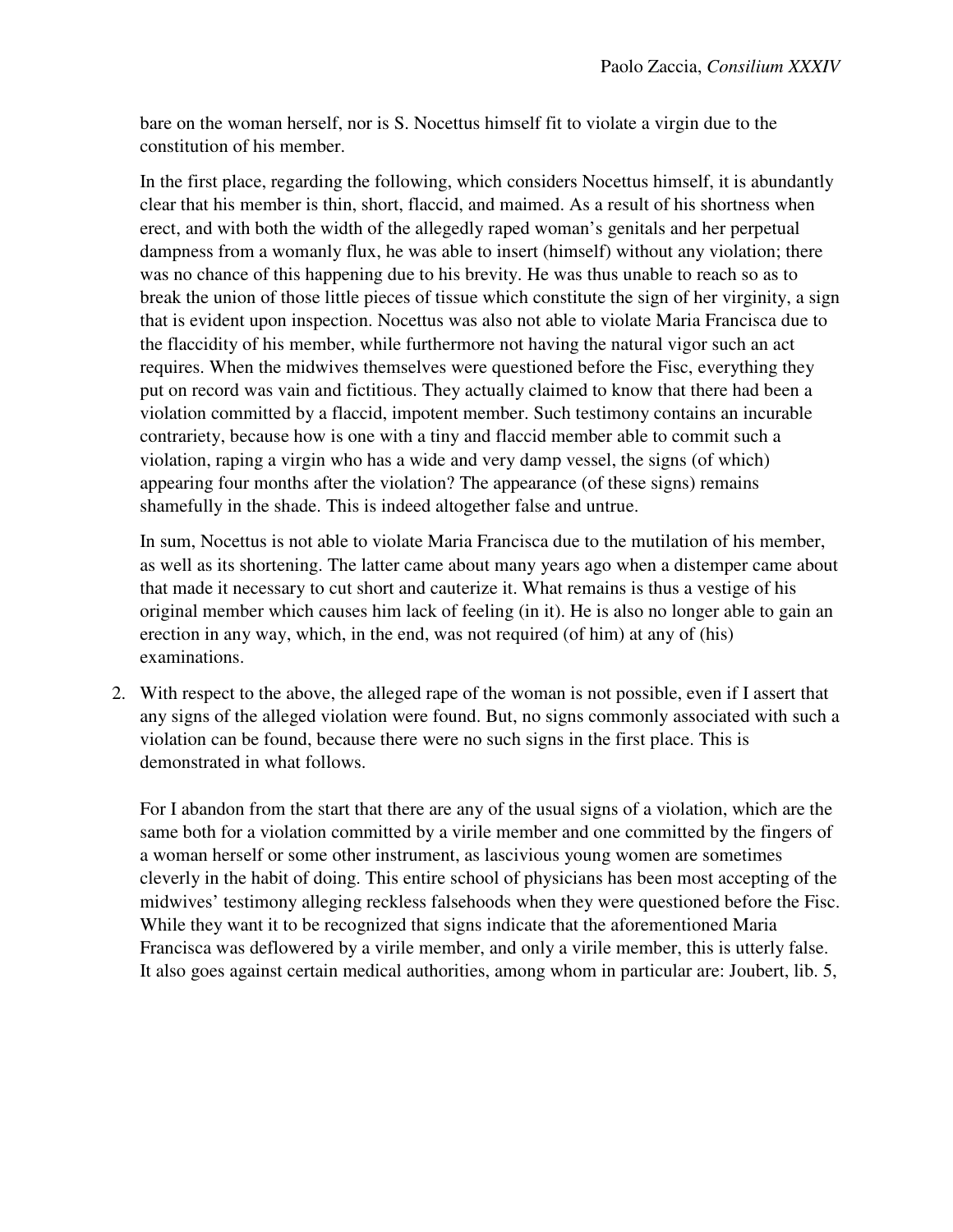error. popul.c.4<sup>5</sup>; Ambros(ius) Paraeus, *lib. de renuntiat*<sup>6</sup>; Augen, lib. 1, *Epista.c.2*<sup>7</sup>; Fortunat Fidel *de relat*. Med. Lib.c.1<sup>8</sup>; Codrone.c.11 *in Method. testis*<sup>9</sup>; Valles, de Sacr. Philosoph.c.25<sup>10</sup> and in Jurisconsultos Cujac. *lib*. 17. *Observat*.c.2<sup>11</sup>; Sanchez *de Matrimon*. *lib.* 17. *disput*. 113.<sup>12</sup> n. 10 all of which I have mentioned with some others, such as lib. 4. *Quest. Medico Leg*. *tit*. 1. *q*. 1. *n*. 14. And yet these very midwives questioned before the Fisc deny this, according to around five interrogations by Felix Campanella.

- 3. Next, the signs of a violation that are being leveled by the midwives could indeed not be found on the said Maria Francisca. In the first place, it was presumed that four or five months had already passed after her violation. What they (the midwives) put on record regarding (Maria's) genitals must also be considered. This is not what is observed in women who have been violated, because physicians have elsewhere noted that when a woman has both wide and damp genitals, as the aforementioned Maria Francisca has, the genitals themselves are clearly wide and separated, therefore while certain virgins are deflowered without any enlargement of the vulva, this is certainly the case when they are deflowered right after menstruation, that is within one or two days. All of this has been observed well by Capivacc *loc.cit*. <sup>13</sup> et a Severino Pinaeo, lib. 1. *de not. virgin*.c.6.<sup>14</sup>
- 4. What the midwives put on record concerning the observation of a certain redness in the vulva of Maria Francisca is completely spurious because a redness of this sort, that is a change in

 $\overline{a}$ 

<sup>5</sup> The reference here is to Laurent Joubert's (1529-82) *Erreurs populaires*, which addresses popular misconceptions regarding both medicine and physicians that coursed through sixteenth-century French society. Joubert served as chancellor of the University of Montpellier before being appointed as the personal physician of Catherine de' Medici, the queen consort of France. He would also go on to become a physician at the court of no less than three kings of France.

<sup>6</sup> Ambroise Paré's (1510-90) *Liber de renunciatione*. Paré was one of the most distinguished Renaissance physicians and surgeons, eventually serving four French kings. He made his name writing about his experiences as a battlefield surgeon. His surgical innovations, both on and off the battlefield lead some scholars to regard him as the father of modern surgery.

<sup>7</sup> Horatius Augenius' or Orazio Augenio's (1527-1603) *Epistolarum et consultationum libri XXIV*. Augenio was a leading Italian authority on medicine during the Renaissance. He worked at numerous universities during his career, including those in Rome, Turin, and Padua. His most important scientific contributions were on the subjects of fever, plague prevention, and pregnancy.

<sup>8</sup> Fortunatus Fidelis' or Fortunato Fedele's (1550-1630) *De relationibus medicorum libri quatuor* (1598). Scholars consider this Italian physician to be the first to practice modern forensic medicine, which he defined as "application of medical knowledge to legal questions." It was in fact on Fidelis' work that Zacchia's own builds.

<sup>9</sup> Johannes Baptista Codronchius' or Giovanni Battista Codronchi's (1547 - 1628) *Methodus testificandi* (1597). An Italian physician and, following in Fidelis' footsteps, was one of the earliest to apply medical knowledge to legal questions.

<sup>&</sup>lt;sup>10</sup> Franciscus Vallesius' or Francisco Valles' (1524-1592) *De sacra philosophia* (1587). He was one of Spain's most celebrated Renaissance physicians, humanists, and writers.

 $11$  Jacobus Cujacius or Jacques Cujas (1522-1590) was a French jurist consult and classical scholar who specialized in Justinian's *Codex Iustinianus* or *Corpus Juris Civilis* (issued in three parts between 529 and 534).

<sup>12</sup> Thomae Sanchez's or Tomás Sánchez's (1550-1610) *Disputationes de sancti matrimonii sacramento* (1602).

Sanchez was a Spanish Jesuit physician and casuist known for his intense piety and innocence.

<sup>13</sup> Hieronymus Capivaccius or Girolamo Capivaccio (1523-89) was a physician and philosopher working in Padua, Italy.

<sup>14</sup> Severinus Pinaeus' or Severine Pineau's *De virginitatis notis graviditate et partu* (1598). He was a physician and worked in Paris.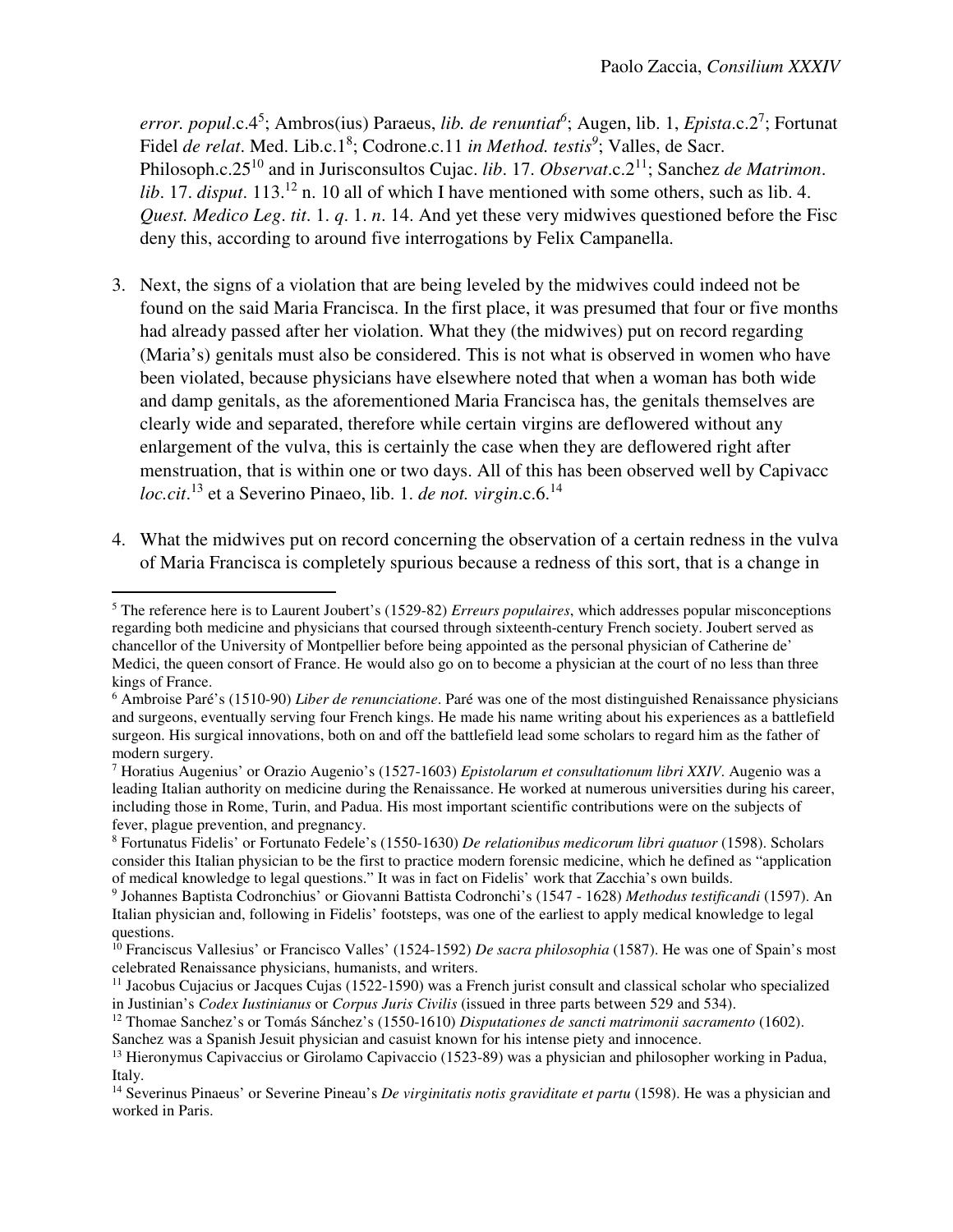color, is observed in the first few days and no more than seven (after a rape), as all doctors acknowledge, not fifteen. The reason for this is that any marks made by the rapist, and also the convergence of blood at (the victim's) private area as the result of the violation suffered, disappear altogether before the abovementioned number of days have passed; in truth, even if the midwives were able to observe such redness in Maria Francisca it would have cleared up well before then (fifteen days). But if perhaps some redness was evident, it can occur from many other different things than rape. This redness in Maria Francisca cannot be seen at all, but what can be observed is her private parts are wide and very damp. Also, the rapist, when erect, commands, as I said, a short, thin, flaccid, and maimed member.

- 5. In truth, the petulance of the midwives cannot be at all tolerated without a burning anger, when they say that the vulva's opening was dilated, thus the woman in question appears to have been violated, but, at the same time, violated by a very thin and flaccid member. Indeed, as long as they aim exceedingly to satisfy with pretensions, the members of the Fisc will not see them as legitimate if everything they put on record is untrue and false. That is to say, if the member by which Maria Francisca was raped was thin and flaccid, it is not possible, as I have said, to commit that violation on such a wide, damp, and, dilated vulva; abandon any thought of such an assault. For, when the virile rod is thin and the opening of the hymen fairly large, it is possible for a virgin to be undone without a dilation of the hymen. (This is) given splendidly as evidence in Capivacc.5 *loc.cit*. <sup>15</sup> et alii: what must be said in our case, when a woman has such a wide and damp vessel and an alleged rapist has a short, thin, flaccid rod (which is) incapable of arousal and erection? Indeed, these (assertions) are discordant, absurd, and untrue; how amazing it is that the Fisc permits them to be brought into court.
- 6. Finally, what they (the midwives) put on record concerning the disappearance of vaginal rugae, which they themselves say they had observed in the said Maria Francisca and had corroborated externally is very untrustworthy. For if something is able to cause the said vaginal rugae to disappear, then it would generally do the same to a perpetual flux of a woman, which Maria Francisca still has. Any such violation would be made by a virile member, but how in the world is it possible for vaginal rugae to disappear by means of a member so thin, short, flaccid, and mutilated in an uncommon way prior to (the man) having repeated sex? It is indeed not possible for this disappearance of vaginal rugae to occur, unless they are worn down with much violence by a vigorous and thick member and through the force of entering (a woman) many, many times. But now back to the testimony from the midwives themselves. The member by which that woman (Maria Francisca) was violated is thin and flaccid: it was therefore not possible for (this member) to traumatize said vaginal rugae to the point of complete disappearance; indeed, not even a trace of this happening has been observed. Therefore, let these most ignorant and reckless midwives indeed amend what

 $\overline{a}$ <sup>15</sup> This is the same Hieronymus Capivaccius or Girolamo Capivaccio (1523-89) Zacchia mentioned near the end of his third argument.